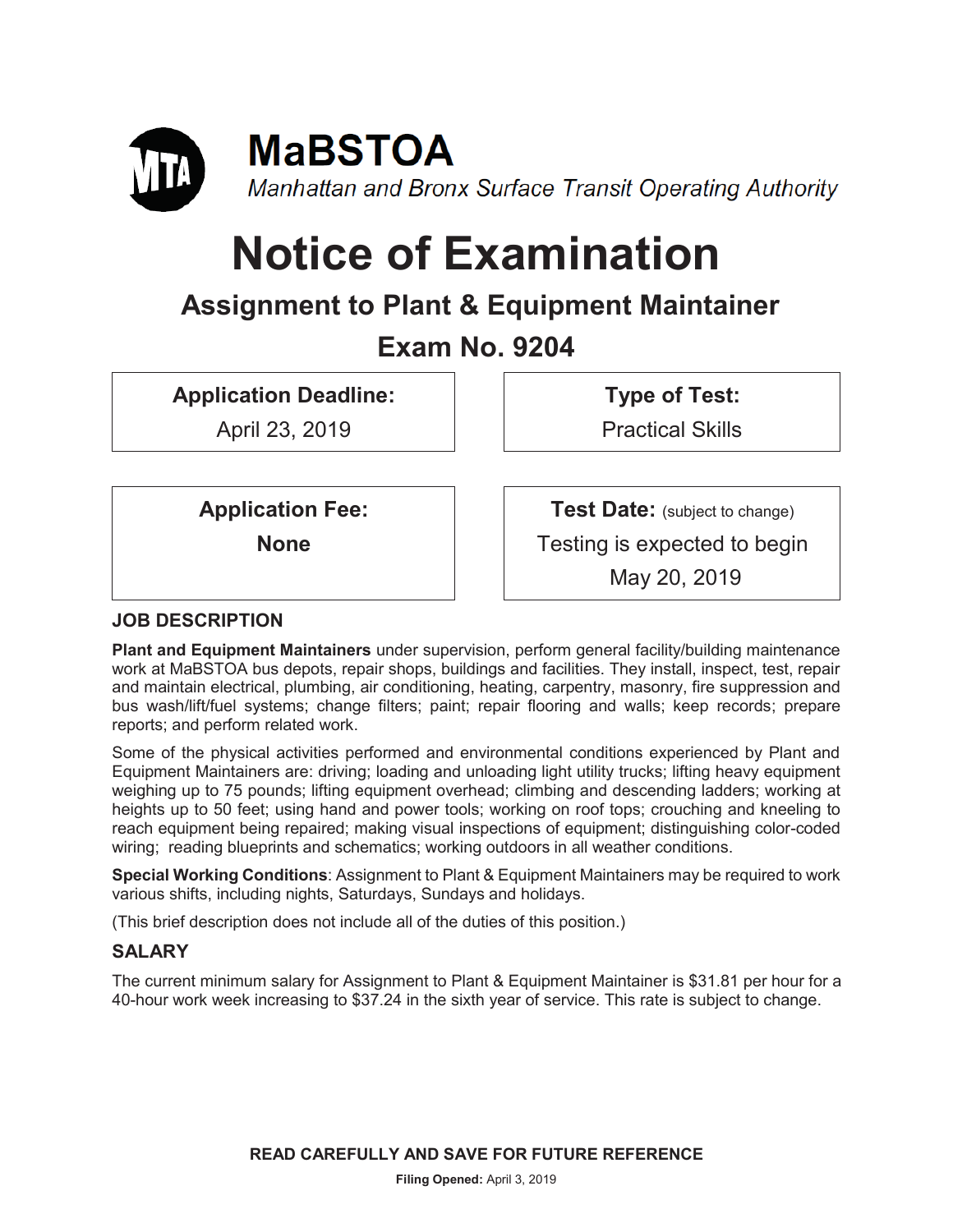# **ELIGIBILITY TO TAKE EXAMINATION**

This examination is open to each employee of MaBSTOA who **on the first date of the practical skills test** 

- 1. is permanently employed in the title of Cleaner/Maintainer's Helper; Maintainer's Helper, Bus Maintainer (Body), Bus Maintainer (Chassis) and Plant and Equipment Maintainer in any specialty
- 2. and is not otherwise ineligible.

You are responsible for determining whether you meet the eligibility requirements for this examination prior to submitting the *Application*. You may be given the practical skills tests before we verify your eligibility. If you are marked "Not Eligible," you will **not** receive a score.

This examination is **not** open to employees of New York City Transit or MTA Bus Company, or to employees of MTA agencies other than MaBSTOA.

#### **REQUIREMENTS TO BE ASSIGNED:**

**Drug Screening Requirement:** You must pass a drug screening in order to be assigned, and if assigned, you will be subject to random drug and alcohol tests for the duration of your employment. Additionally, if you have tested positive on a drug or alcohol test or had a refusal to test during preemployment or while employed by a Federal DOT-regulated employer during the applicable period, you must have completed the Substance Abuse Professional (SAP) evaluation, referral and education/treatment process required by federal law in order to be assigned promoted to this safetysensitive position.

**Driver License Requirement:** At the time of assignment to Plant & Equipment Maintainer, you must possess a Class B Commercial Driver License valid in the state of New York with passenger endorsement and no restrictions that would preclude the performance of the duties of this title. If you have serious moving violations, a license suspension or an accident record you may be disqualified. This license must be maintained for the duration of your employment in the title.

#### **HOW TO OBTAIN AN APPLICATION**

During the application period, you may obtain an *Application* for this examination online at http://mta.info/nyct/hr/appexam.htm or in person at the MTA Exam Information Center as indicated below.

**MTA Exam Information Center:** Open Monday through Friday, from 9 AM to 3 PM, in the lobby at 180 Livingston Street, Brooklyn, New York. Directions: take the A, C, F or R trains to the Jay Street-Metro Tech Station, or the 2, 3, or the G train to the Hoyt Street Station.

#### **REQUIRED FORM:**

Application: Make sure that you follow all instructions with your Application. Save a copy of the instructions for future reference.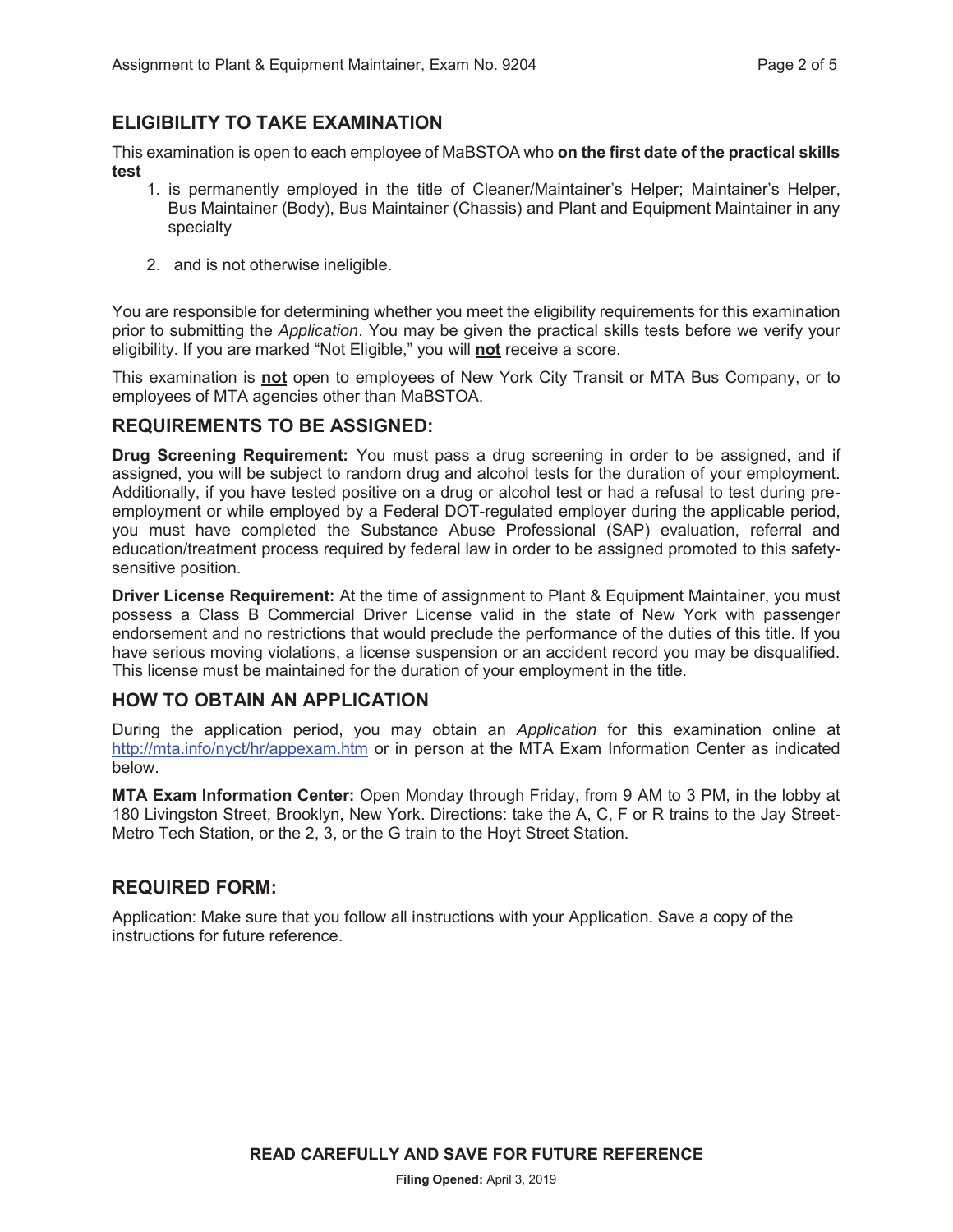## **HOW TO SUBMIT AN APPLICATION**

**Electronic Applications:** Apply using the "BSC" Self-Service portal at http//www.mymta.info by **Tuesday, April 23, 2019**, the last day of the application period.

#### **Online Applications:**

- 1. Apply using the internet using the online application system by the last day of the application period.
- 2. There is no application fee for this practical skills test.
- 3. You will be sent a confirmation email after you complete your *Application.*

Save your confirmation numbers for future reference and proof of filing an *Application.*

Computers with internet access are available on a limited basis at branches of the New York Public Library, the Brooklyn Public Library and the Queens Library to patrons with a valid library card.

## **ADMISSION LETTER**

An *Admission Letter* will be mailed to you about 10 days before the first date of the practical skills test. If you do not receive an *Admission Letter* at least 4 days before this date, you may obtain a duplicate letter at the MTA Exam Information Center (as indicated above). A paper copy of the *Admission Letter* is your ticket for admission to the test.

Employees **must** keep their mailing address **up to date**. Please refer to the Correspondence section below for instructions on how to update your address and other contact information.

#### **THE TEST**

You will be given a competitive practical skills test. A score of at least 70 is required to pass the competitive practical skills test. The competitive practical skills test may require you to perform tasks that demonstrate your knowledge of the operation, maintenance, repair or construction of electrical, plumbing, air conditioning, heating, carpentry and masonry systems or components and knowledge of safe work practices.

#### **TEST ADMINISTRATION GUIDELINES**

**Warning:** You are not permitted to enter the test site with cellular phones, smart watches, beepers, pagers, cameras, portable media players, or other electronic devices. Calculators are **not** permitted. Electronic devices with an alphabetic keyboard, word processing, or data recording capabilities, such as planners, organizers, etc., are prohibited. If you use any of these devices in the building at any time before, during, or after the test, you may **not** receive your test results, your test score may be nullified, and your application fee will **not** be refunded.

You may not have any other person, including children, present with you while you are being processed for or taking the test, and no one may wait for you inside of the test site while you are taking the test.

(Continued)

**READ CAREFULLY AND SAVE FOR FUTURE REFERENCE**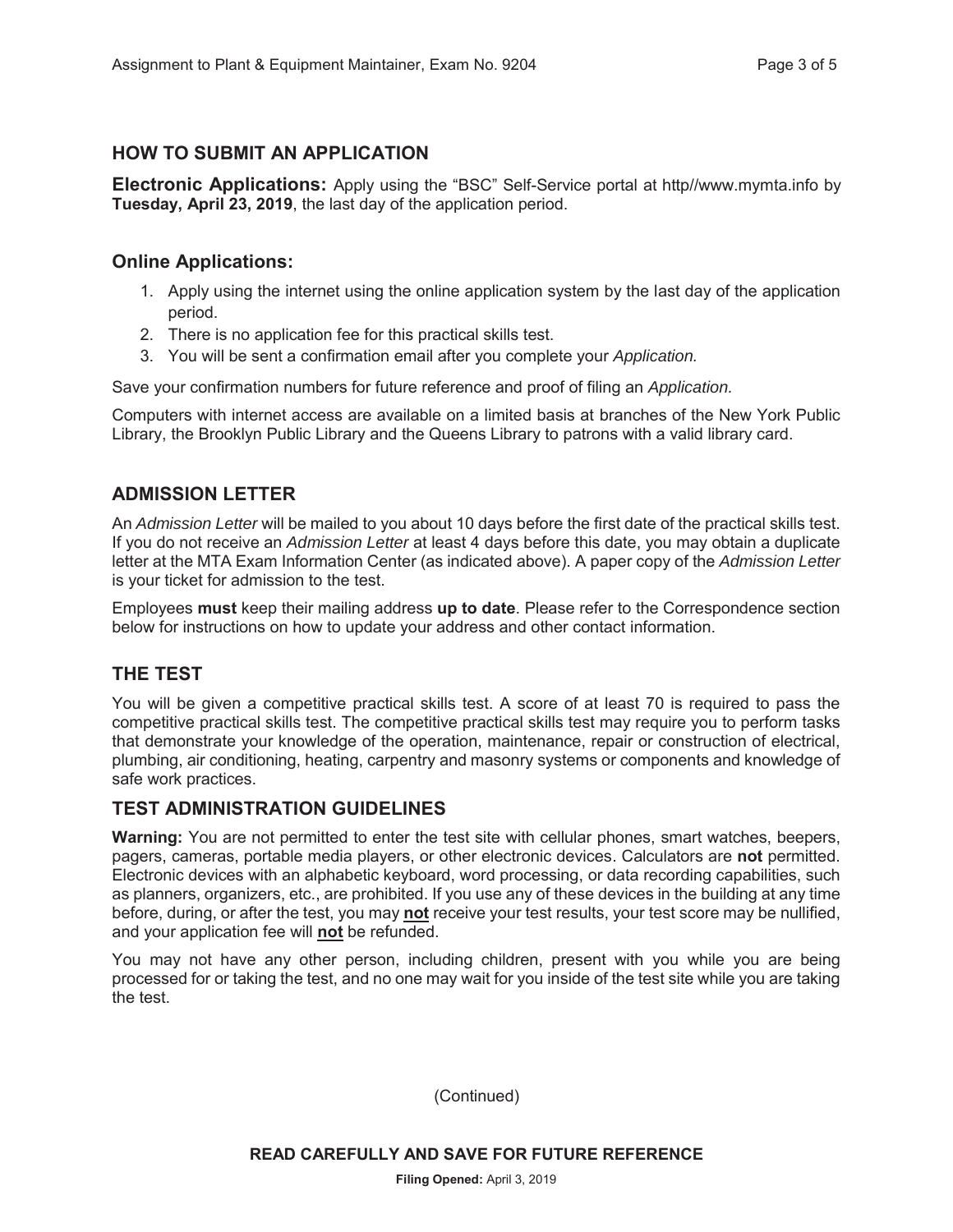# **TEST ADMINISTRATION GUIDELINES** (Continued)

**Leaving:** You must leave the test site once you finish the test. If you leave the test site after being fingerprinted but before finishing the test, you will not be permitted to re-enter. If you disregard this instruction and re-enter the test site, you may not receive your test results, your test score may be nullified, and your application fee will not be refunded

**Proof of Identity**: You must present your MTA New York City Transit/MaBSTOA employee ID when you arrive to take the test.

# **THE TEST RESULTS**

A score of 70 is required to pass. Seniority will determine 100% of the final score. Seniority scores will be factored only for those candidates who pass the practical. Ties resulting from identical scores will be broken in an equitable manner to be determined by the NYC Transit Personnel Testing, Selection & Classification Unit.

## **SPECIAL ARRANGEMENTS**

**Late Filing:** Consult with **your department's Human Resources representative** to determine the procedure for filing a late *Application* if you meet one of the following conditions:

- 1. You are absent from work for at least one-half of the application period and are unable to apply for reasons such as vacation, sick leave or military duty; or
- 2. You become eligible after the above application period, but on or before the first date of the practical skills test.

**Make-Up Test:** You may apply for a make-up test if you cannot take the test on the scheduled test date for any of the following reasons:

- 1. Compulsory attendance before a public body; or
- 2. On-the-job injury or illness caused by municipal employment where you are an officer or employee of the City; or
- 3. Absence from the test within one week after the death of a spouse, domestic partner, parent, sibling, child or child of a domestic partner where you are an officer or employee of the City; or
- 4. Absence due to ordered military duty; or
- 5. A clear error for which MTA New York City Transit is responsible; or
- 6. A temporary disability, pregnancy-related, or child-birth-related condition preventing you from taking the test.

To request a make-up test, mail your request with your documentation of special circumstances to the address found in the "Correspondence" section below within 60 days of your scheduled test date or make the request within 60 days of restoration to your position after performing ordered military duty.

**Special Test Accommodations:** If you plan to request special testing accommodations due to disability or an alternate test date due to your religious belief, follow the instructions included with your *Application* and mail your request to the address found in the "Correspondence" section below no later than 30 days prior to the scheduled test date.

**READ CAREFULLY AND SAVE FOR FUTURE REFERENCE**